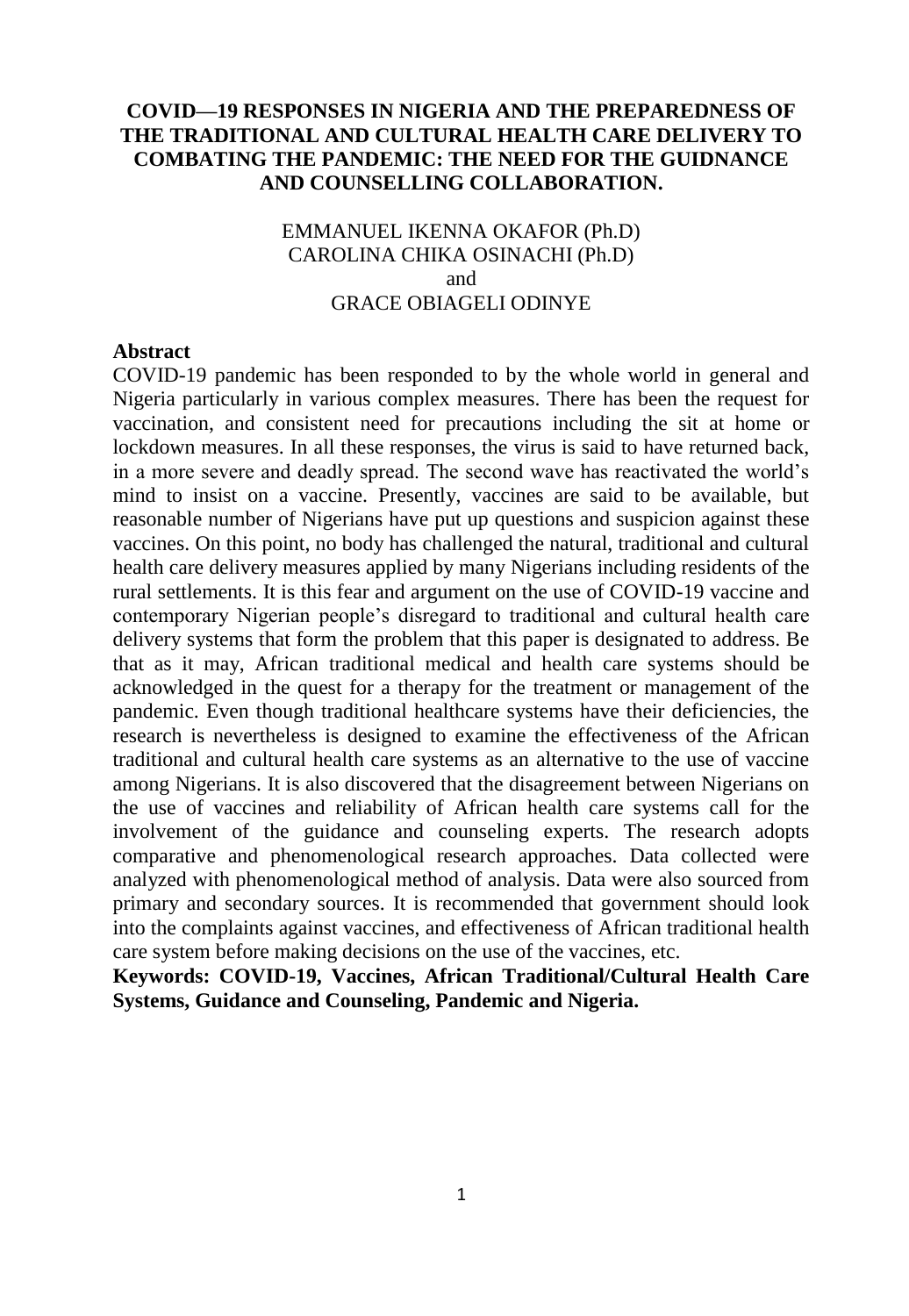#### **Introduction**

The entire world has responded to COVID-19 with several laid down guides and lockdown of major human activities in the world throughout March 2020 to early 2021 in the management or treatment of the virus, there had been opinions and counter opinions for and against the use of certain drugs in treating or managing affected patients. Isolation centers were also set aside for proper management of victims. In 2021, there is the speculation that the second wave of the virus has begun thereby necessitating the introduction of vaccines or vaccination. Among Nigerians, the use of vaccines has been challenged by reasonable number of the people, including the literate and illiterate individuals. The typical uneducated Nigerians reject the vaccination exercise as an unnecessary plan because they believe that the virus does not exist at all. But the formally educated ones argue from the point of certification of the chemical content of the vaccines produced for the vaccination. This group of individuals argues among other things that virus is hardly prevented or controlled by the use of vaccines or vaccination. The most frequent question they always ask is:"Why has HIV/AIDS existed without any vaccine or vaccination? This bothers on the fear that whatever vaccine that could be introduced would do more harm than good. These fear and argument have given rise to the problem this research is designed to handle.

The modern people also rely on modern medicine so much that they disregard traditional and cultural health care delivery system. Therefore, another problem that bothers this research is that, since the modern people do not have regard to traditional and cultural health care delivery system what would be the preparedness of traditional and cultural health care delivery system in combating the pandemic? It is on this background that Asso. Prof Ituma E. Anya (Personal communication, 11 May, 2020) said that religious faith had been a barrier against people's patronage to traditional medical system. He acknowledges the effectiveness of African traditional medicine or health care delivery and the clear difference between Christianity, African Traditional Religion and the traditional and cultural health care delivery system. Therefore, religious attachment is one of the contributory factors to modern people's disregard to traditional and cultural health care system. African traditional medicine and healthcare delivery system have their weaknesses, accruing from their lack of dosage, unhygienic, unscientific practices etc, but in any case, African traditional medical and health care delivery systems ought to be regarded and acknowledged in the search for a therapy for the treatment or management of the COVID-19 pandemic. On this basis, the research aims at examining the efficacy of the African traditional and cultural health care delivery system, which can serve as an alternative to the adoption of vaccine or vaccination among Nigerians. It is found in the research that the disagreement between Nigerians on the use of vaccines and reliability of African health care delivery system would require the involvement of guidance and counseling experts. This paper adopts comparative and phenomenological research method. Data used in the research work were gathered from primary and secondary sources. It is recommended amidst other things that government should look into the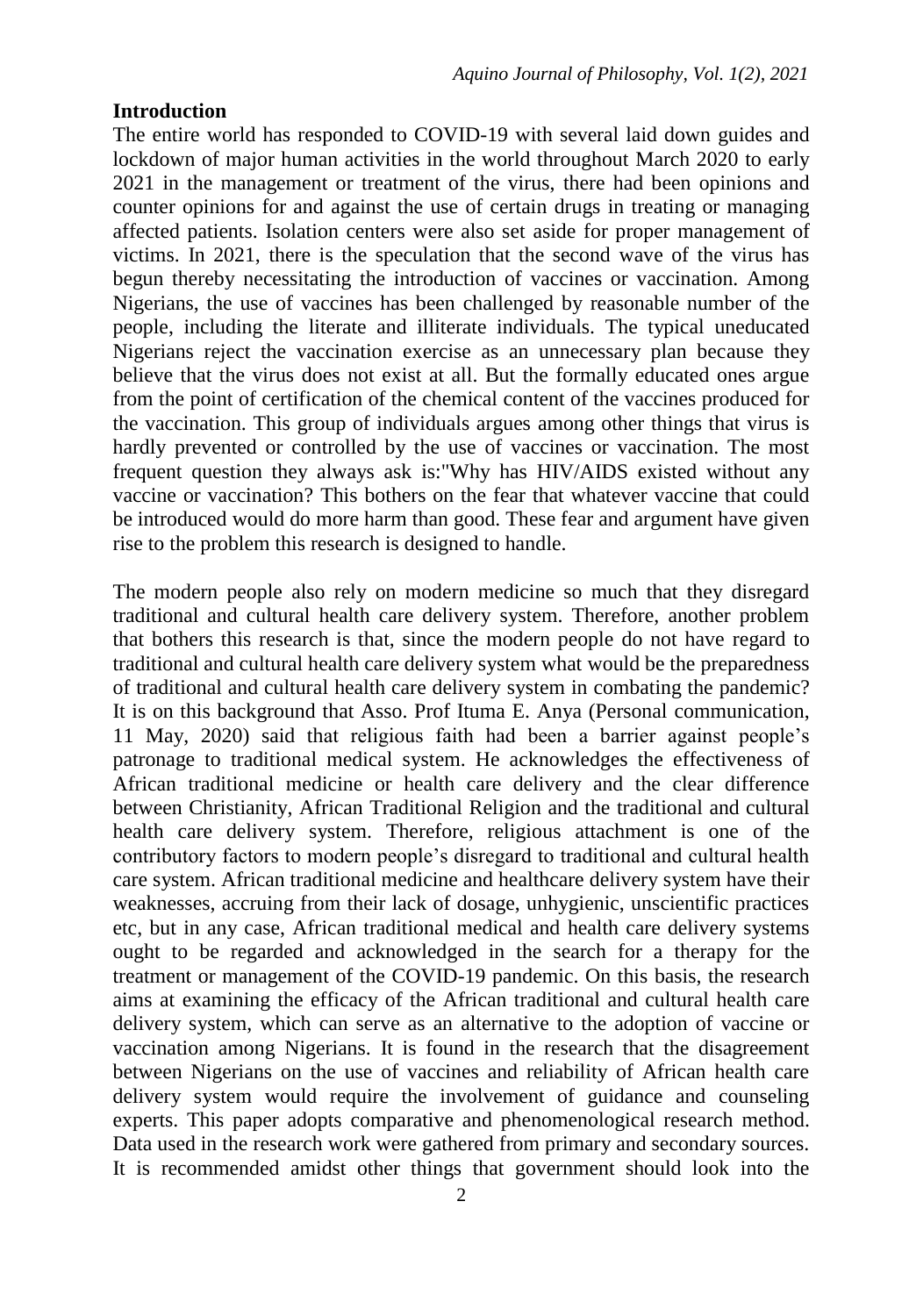complaints against COVID-19 vaccines, and effectiveness of African traditional health care delivery system before making decisions on the use of the vaccines.

## **Clarification of Terms**

The concepts that are given some explanations or definitions include: **COVID-19**, **vaccine, African traditional cultural health care systems, guidance and counseling, pandemic** and **Nigeria**. The virus **COVID-19** has been explained by World Health Organization in Okafor (2020:305) thus:

COVID-19 is the name given by the WORLD HEALTH ORGANISATION/WHO on February 11, 2020 for the disease caused by the novel corona virus SARS/COV2 it started in Wuhan, China in late 2019 and has since spread worldwide. COVID-19 is an acronym that stands for coronal virus disease of 2019. Historically on December 31, 2019 a strange new pneumonia of unknown cause was reported to the Chinese case or country office. A Chester of these case originally appeared in Wuhan …

China and COVID-19 is a respiratory infection that originated from Wuhan, has gone round the world disturbing, virtually all aspects of human livelihood. It is clear that COVID-19 is a respiratory disease. Africans, traditionally had measures of tackling respiratory health issues.

**Vaccine** in a general sense could be conceived as preventive medicine. Summers (2001:1585) defines vaccine as: "a substance which contains the virus that cause a disease and is used to protect people from that disease". Vaccine serves as a substance that protects the body against the same virus that causes a disease. **African traditional and cultural health care system** is a concept that affiliates itself with African traditional medicine and other cultural ways of promoting health in African settings. Mume (1984:204) explains traditional medicine thus:

Traditional medicine has been designed as an art, science, philosophy and practice following definite natural, biological, chemical, mental and spiritual laws for the restoration and maintenance of health and the correction of bodily disorders… the practitioner of traditional medicine himself with what constitutes good moral living learns to detect by spiritual diagnostic signs, how, when and where departure from the normal or natural has taken place …

In the practice of traditional medicine in the present days, it is not all health issue that are spiritually diagnosed. In some cases, empirical laboratory diagnoses are done while the traditional medical practitioners administer the appropriate herbs, roots etc. But in a situation where the illness defiles treatment, spiritual diagnoses in form of divinations are done to know if the cause of the disease can be unveiled or revealed. From the information above, one observes that for the traditional Igbo, sickness or illness is deviation from the natural, from the normal bodily cosmic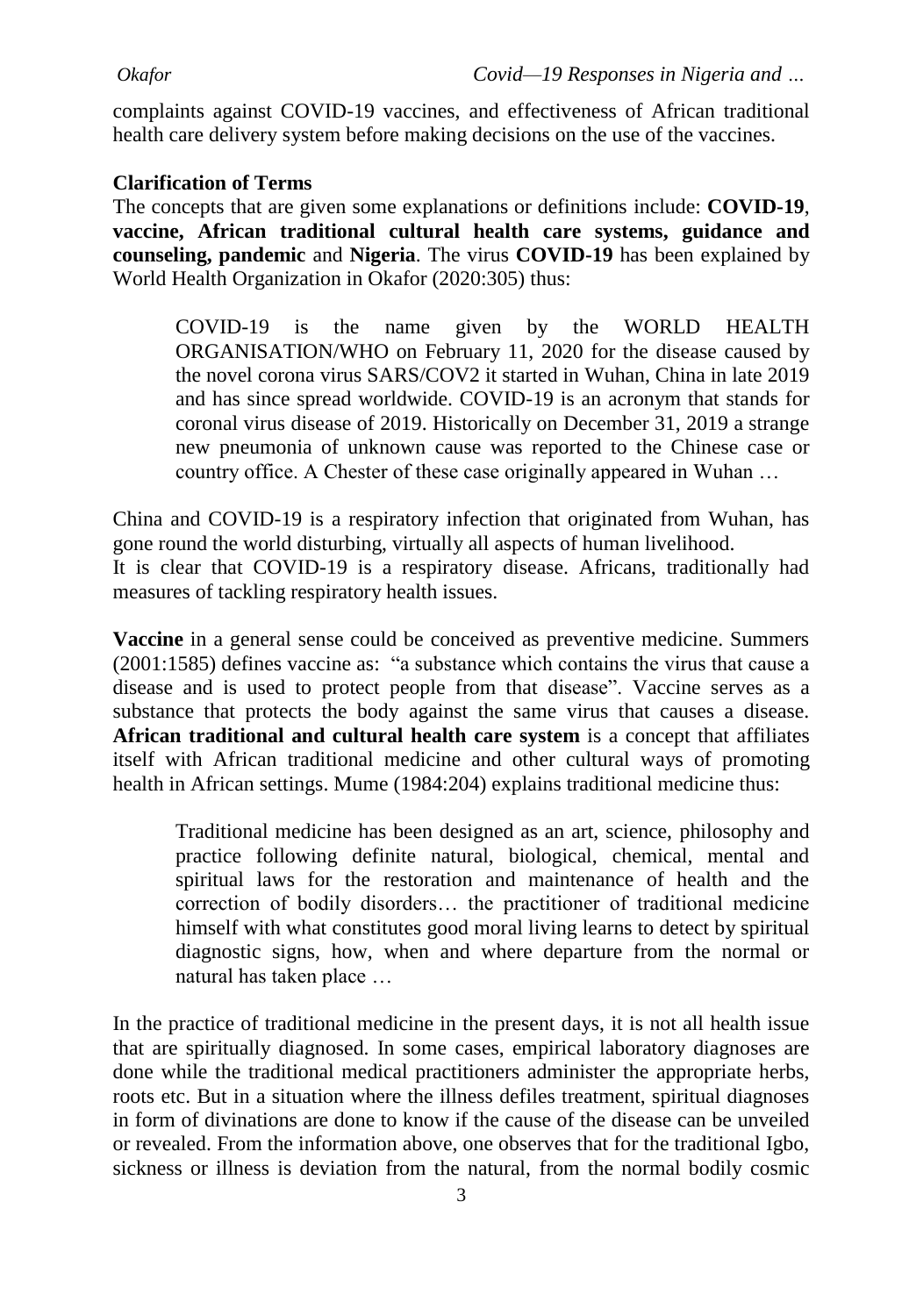harmony, (health/life) the intricate connecting forces that operate in a web-like fashion must be discerned and normalized (Madu, 2004:26-27). Traditional medicine does not end at the pure medical treatment to correct deviation from normal or natural body state, and cosmic harmony connected to spiritual forces. It includes other African traditional and cultural practices that are medicinal. For example, consumption of certain foods, fruits, vegetables, ointments, and other healthy cultural practices. In summary, African traditional and cultural healthcare system could be said to be all the traditional and cultural medical administration management and practices involving supernatural forces, empirical process, and medicinal habitual practices of the traditional and cultural African peoples to return to normal or natural state of the body from this deviation in human life or health.

**Guidance and counseling** is presently a field of study in academia. Traditionally, among Africans, guidance and counseling was a responsibility of elders to children in various African communities. Parents guide and counsel their children, but the African traditional society believes that every child is for everybody's guidance and counseling because every child is expected to attend to the service of the adult members of the society, even though they are not their parents. This is why the Igbo apply the adage *"Nwabunwa Ora".* Every child should assist any adult member of his immediate community on errand. More so, every adult or elder owes the child, the responsibility of guiding and counseling him on the right ways to behave, and at the same time assists the child as the case may be, on material needs. But in this context, guidance and counseling is viewed from a professional view point. **Counseling**, according to Akinade (2006:4) can be professionally defined as: "… a profession that strive to assist individuals called counselees to resolve their peculiar challenges, concerns, difficulties, worries or doubts in diverse areas of their lives such as in academics, careers, and socio-personal matters". Okonkwo and Nnamha (2016:81) see counseling as "the application of mental health, physiological or human development principles through cognitive, effective behavioural or systematic strategies that address wellness, personal growth, or career development as pathology". In the context of the need for guidance and counseling in this paper, comprehensive information on causes and effects of COVID-19 or the corona virus and vaccines are very pivotal as regards its pathology from standard medical and disease information from research experts. **Guidance** itself is not too far from counseling, it is more of guide.

**Nigeria** on the other hand is one of the most populous countries at least in Africa. Nigeria has been discussed by Princeton (2020:2) thus:

Nigeria, officially the Federal Republic of Nigeria, is a federal constitutional republic comprising 36 states and its Federal Capital Territory, Abuja. The country is located in West Africa and shares land borders with the Republic of Benin in the West, Chad and Cameroon in the east, and Niger in the north. Its coast in the south lies on the Gulf of Guinea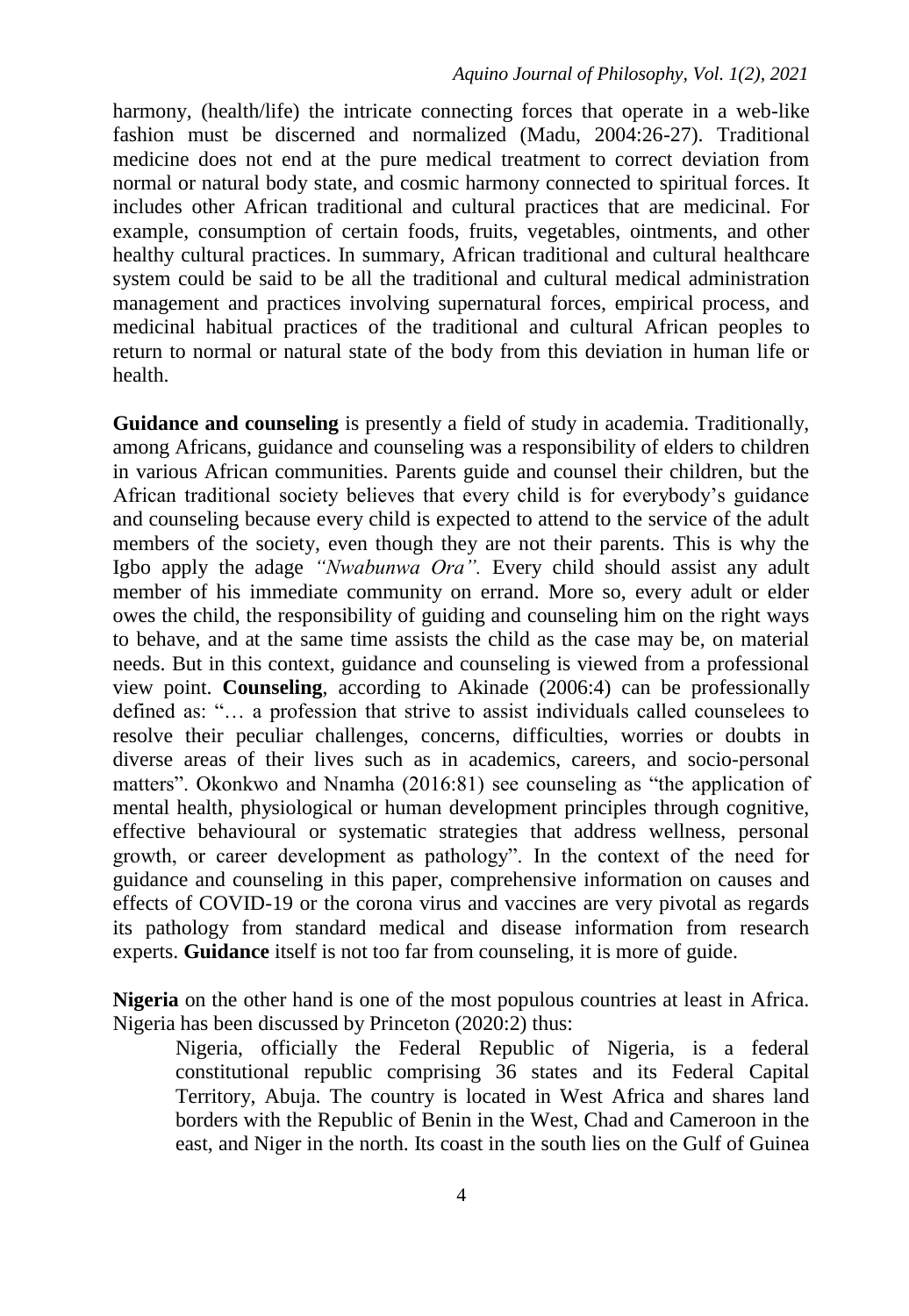on the Atlantic Ocean. There are over 500 ethnic groups in Nigeria of which three largest ethnic groups are the Hausa, Igbo and Yoruba..

Nigeria is regarded as the Giant of Africa. Her flag colour symbols are Green, White, Green and a Coat of Arm with Eagle and Two Horses among other designs. **Pandemic** according to Summers (2001:1023) is: "...an illness or disease that affects the population of a large area". **COVID-19** spread from Asia, particularly China to the rest of the countries of the world. It seems to be the most pandemic disease in the history of the world. The corona virus called COVID-19 has broken the world history in terms of its speed of spreading and places it extended its deadly arms. The implication of this definition is that pandemic might not affect the whole world but when a case affects a reasonable number of people in different parts of the world, it could be termed pandemic.

## **Traditional Health Care Delivery in the midst of Contemporary People's Views in Combating COVID-19: The Need for Guidance and Counseling**

Frankly speaking, the response of Nigerians to emergence of the pandemic has been very poor. The poor attention to the virus in Nigeria could be attributed to so many factors. The suspected factors include: belief system (superstition, religion or faith), cultural perception, attitude of the leading major stakeholders. Majority of Nigerians find it difficult to be protective against the pandemic. The only avenues in which most Nigerians are forced to respond very well on guidelines are on their visit to banks, official and well secured gatherings or meetings, academic physical examinations, lectures, seminars etc. But generally speaking, Nigerians response to COVID-19 is very poor. At a time when transportation routes are opened, the simple rule on passengers seating arrangement is not honoured among commercial/public and private motorists. Okafor et al (2020:311) have condemned the attitude of Nigerians; both the government and other major stakeholders on the management of COVID-19 saga in Nigeria when they lament that distribution and sharing of little foodstuff given to the poor masses was so appalling. In a situation whereby fellow citizens were suffering, high profile members of the same country who were entrusted with the task to share palliatives still hoard, or hide reasonable quantity and parts of the relief material shows a very poor response to their brothers' agony created by COVID-19.

On the other side of the coin, some civilized people and some elites in Nigeria do not regard or honour traditional and cultural health care delivery system. One of the causes of such disregard to African traditional medicine is that Africans historically conceived that disease and illness was embedded in "witchcraft". Abdullahi (n.d:5) emphasizes that "… the conception of diseases and illness in Africa, was historically embedded in "witchcraft", where, in Western knowledge, witchcraft reinforces "backwardness", "superstition" and "dark continent". The practice of witchcraft had been in existence in the Western world, yet it truly forms insignificantly, a part of the suspicions against African traditional medicine and healthcare delivery systems. Madu (2004:24) is of the view that: "...the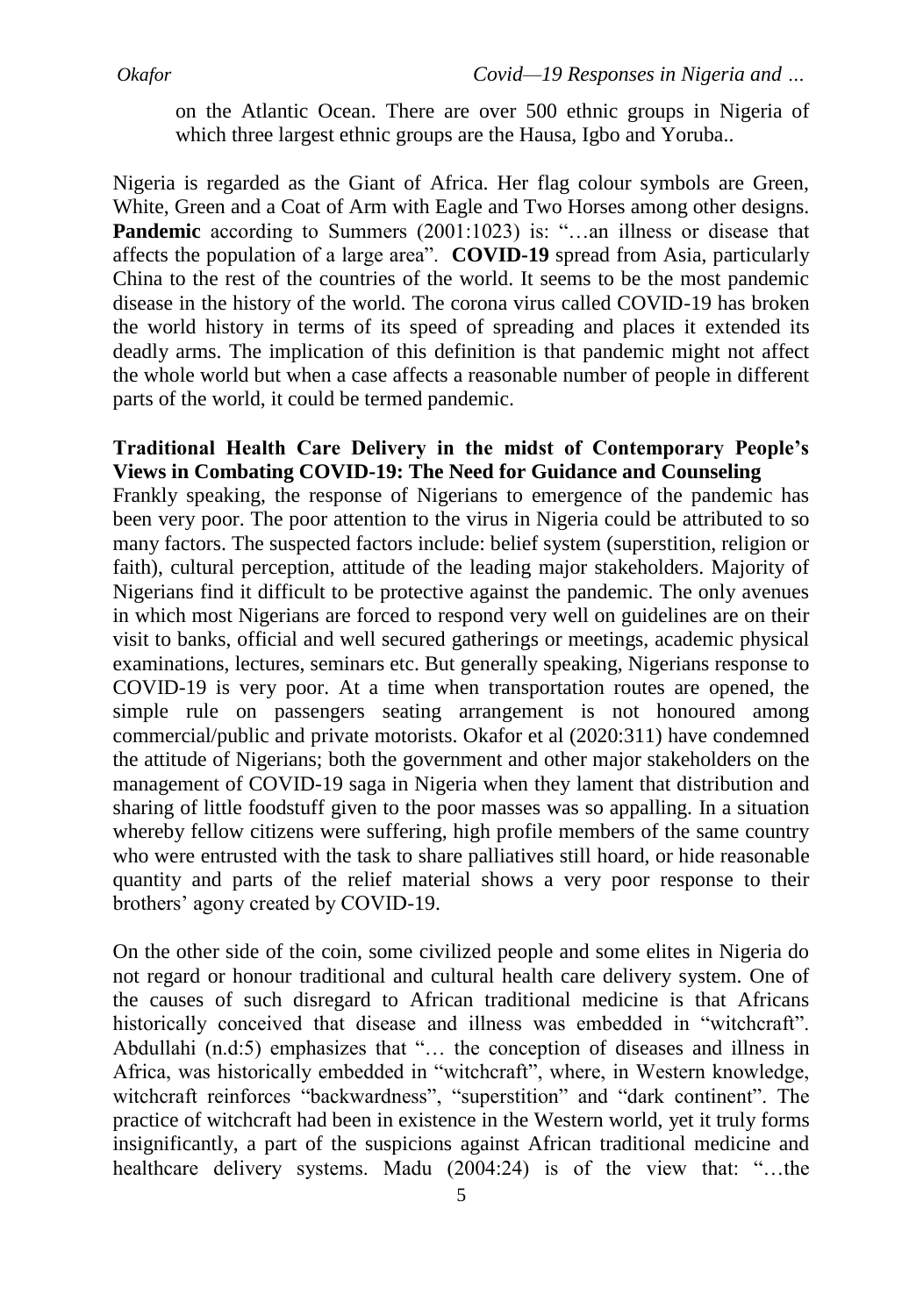tradimedicalists claim to cure all disease (*Ogwo nnu oria*) and therefore dispense the same medicine for different ailments… Also lack of dosage of traditional medicine is another painful factor…" In most cases African medicine and health care delivery systems acknowledge that one medicine or health care delivery system cures so many illnesses. Onunwa (1990:88) adds:

In spite of the recent successes being registered by traditional medical practitioners, the system is still fraught with problems which limit its scope to compete favourably with Western orthodox medical healing. The first is that the practitioners of this ancient art still keep their therapeutic techniques and discoveries out of reach of any other person, even from professional colleagues.

Traditional medical practitioners create doubts on the authenticity of what they claim of the treatment and the genuineness of the procedure and processes of dispensing medical and health care services. These, and other factors constitute the disregard, the civilized Nigerians and elites have against traditional and cultural healthcare delivery system in Nigeria. But the traditional and cultural settings and environment have gone a long way in making success and progress ever before the arrival of COVID-19 in the Nigeria. COVID-19 is a respiratory infection, and the Nigerian traditional and cultural environment and health management life, had prepared a stronger and safer health management system which combats its scourge. Okafor (2019:68) opines that: traditional medicine is responsive in the treatment/management of tuberculosis… five nuts of wonderful kola *(Buchliolzucorialea)* when taken with warm water heal tuberculosis by destroying the germ tubercle bacillus. kevin Onuma cited by Oladele in Madukasi (2017:49) buttresses thus:

Bitter Kola improves lung functions: Bitter kola *(Garcina Kola)* has been used for centuries to treat chest colds in traditional medicine, but research has taken a look and found out why it is effective. A study in the 2009 issue of The Internet Journal of Pulmonary Medicine, performed on mice, reports of *Garcinia kola* improved respiratory function after 28 days of use of a *Garcinia* extract.

These two plants or nuts are among the substances traditionally and culturally used by Nigerians in treatment and management of lung and respiratory health cases COVID-19 itself, is a respiratory health issue. Dr. Ugochukwu Uzondu (Personal Communication, 14, June, 2020) said he contacted the virus and was confirmed positive when he went for its laboratory test in United Kingdom but as an Igbo man, who studies and was brought up in different environments in Nigeria, he decided to drink hot water always, bath with hot water, take bitter kola, ginger, garlic and honey always, within 5 days he gained the normal body state. Afterward, he went for the test again and was tested negative. Dr. Mrs. Chinenye Uzondu (Personal Communication, 18 July, 2020) stated that she had the same challenge her husband Dr. Ugochukwu Uzondu had According to her, she used the same medical and management system her husband used, but the difference was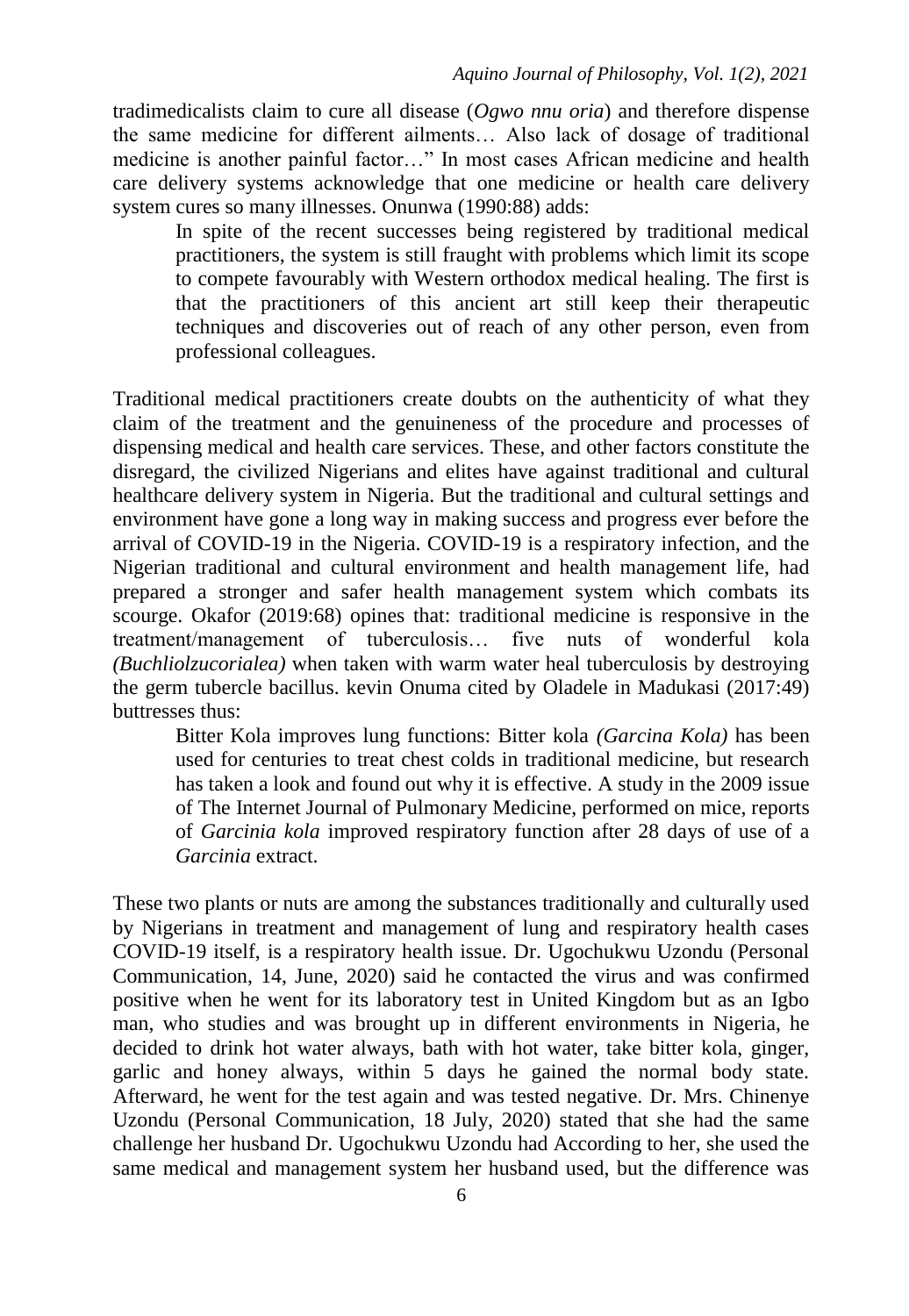that she was pregnant and could not take commensurate quantities of those substances her husband took, but she was healed within 8 days.

Therefore, it is agreeable that traditional foods have health benefits that can make their consumers stand the chances of getting prepared against certain diseases while they are at the same time observing some guidelines to control the disease. It could be said that Nigerian traditional and cultural health care delivery system has prepared itself against certain diseases like COVID-19 because all these plants like: ginger, garlic, bitter kola, wonderful kola, hot water, scent leaves, etc have been of both, traditional and cultural health and nutritional habit. But the problem is that modern Nigerian peoples do not attach required values to them. Okoroigwe and Nnam (2019:351) buttress thus:

Conservation of traditional foods has to do with proper management, maintenance and utilization of the resources for long term benefit of mankind. In the same way, conservation of agrobiodversity and/or traditional foods entails wise use of indigenous foods in such a way that subsequent generations also benefit from it.

This present generation should take up the responsibility of conserving these favourable food and medical/medicinal reserves already prepared by the traditional and cultural Nigerian society.

More so, some of the symptoms of COVID-19 are shared with malaria and typhoid symptoms, for example, sneezing, cold, etc. Some traditional herbs also handle such symptoms. Agwu, et al (2019) point thus:

This research investigated the potential for Cymbopogon citratus *(Paoles: Poaleae)*, a widely cultivated herb on tropical and subtropical gardens … to serve as big pesticide against mosquito vectors .C. citratius, produces many photochemical such as phenols, alkaloids, saoonins, glycosides … C. citratus has various medicinal uses including the treatment for malaria, fever, nervousness, hypertension, eczema, colds, headache, stomach ache, abdominal pain ….

The herb meant here is what is commonly known as lemon grass. As it is captured here, is good for the treatment of colds. Cold is a symptom of COVID-19, cold is also respiratory barrier. With all these traditional and cultural medical/healthcare delivery awareness and its weather and climate, Nigerian traditional environment was well prepared before the arrival of COVID-19. This could be part of the reasons why Nigerians did not record much COVID-19 cases, despite Nigerians' disobedience to COVID-19 rules or guidelines. In the other parts of the world, for example, Italy, Spain, China, South Africa, etc, it was more catastrophic than Nigeria. Aja and Titilayo (2016:3) point thus:

The plant Amaranthus has been of longtime medicinal precursor in religious and traditional setting. Amaranthus is best used to treat stomach flu, diarrhea, and gastroenteritis. This herb is also useful in stopping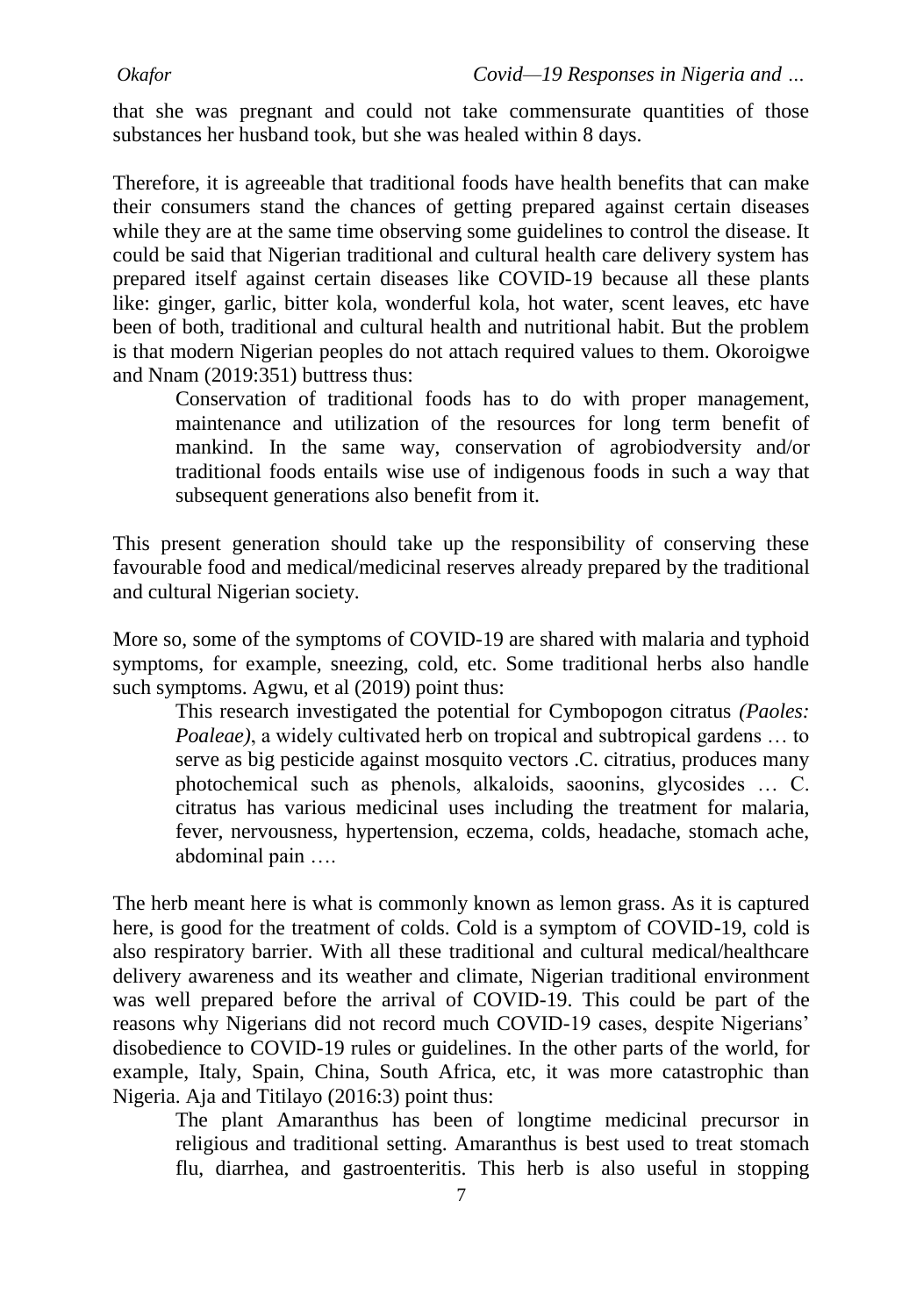menstruation, and for contraception. It reduces tissue swelling caused due to sprains, and tick bites when applied externally. Leaf poultices have been implicated in treating mouth and throat inflammations, sores …

Throat cases are linked to respiratory health problems. The leaf poultices have been found to be good in treating throat inflammation. No doubt the leaf poultices will have some remedies to subsidize COVID-19 disease. There are many traditional and cultural health practices in Nigeria. After the first wave of COVID-19, the World Health Organization later announced the arrival of the second wave. At this time, vaccines have been produced for vaccination, which should be run in stages. This sets another question for Nigerians preparedness to be vaccinated. Most people in Nigeria have objections against the vaccination. Some have criticized it through social media claiming that the contents are dangerous to human life. Some believe that it is a plan to reduce the numerical strength of Africans, etc. Some have decided to watch the effect of the vaccines on the vaccinated persons before they can decide otherwise.

It is on this basis that the guidance and counseling collaboration is needed. The opposing opinions need to be compared in addition to the prepared settings of Nigerian traditional and cultural health care delivery system, to provide a proper solution to the contradictions or confusions. Dr. Ofojebe C.C (Personal Communication, 4 February, 2021) who is a professional guidance counselor said that it is always better to allow people express themselves before counseling. On this note, he suggested the following conditions. First, the vaccine should not be made compulsory for citizens now to avoid unnecessary unrest. Secondly, all the traditional health care systems which are already on the ground should be applied to the letter pending the confirmation of the effects of the vaccines and finally, he stated that the vaccines should always be given free of charge to citizens even after the confirmation. Dr. Mrs. Chinwe Okafor (Personal Communication, 6 February, 2021) agreed with Dr. C.C Ofojebe but adds that even when the vaccines are confirmed to be very good, Nigerians must have to hold on those traditional and cultural health care delivery systems in case any other health problem which might be so disastrous occurs. If there is collaboration with guidance and counseling experts, there will better response and higher preparedness of Nigerians towards COVID-19 pandemic.

### **Recommendations**

The paper recommends the following:

- 1. Traditional and cultural health care system should be encouraged by the aboriginals of Nigeria contemporary society.
- 2. Government should equip isolation centres with both modern drugs and traditional/cultural health care measures.
- 3. Precautions should be more concentrated on the elderly people because they are the more vulnerable.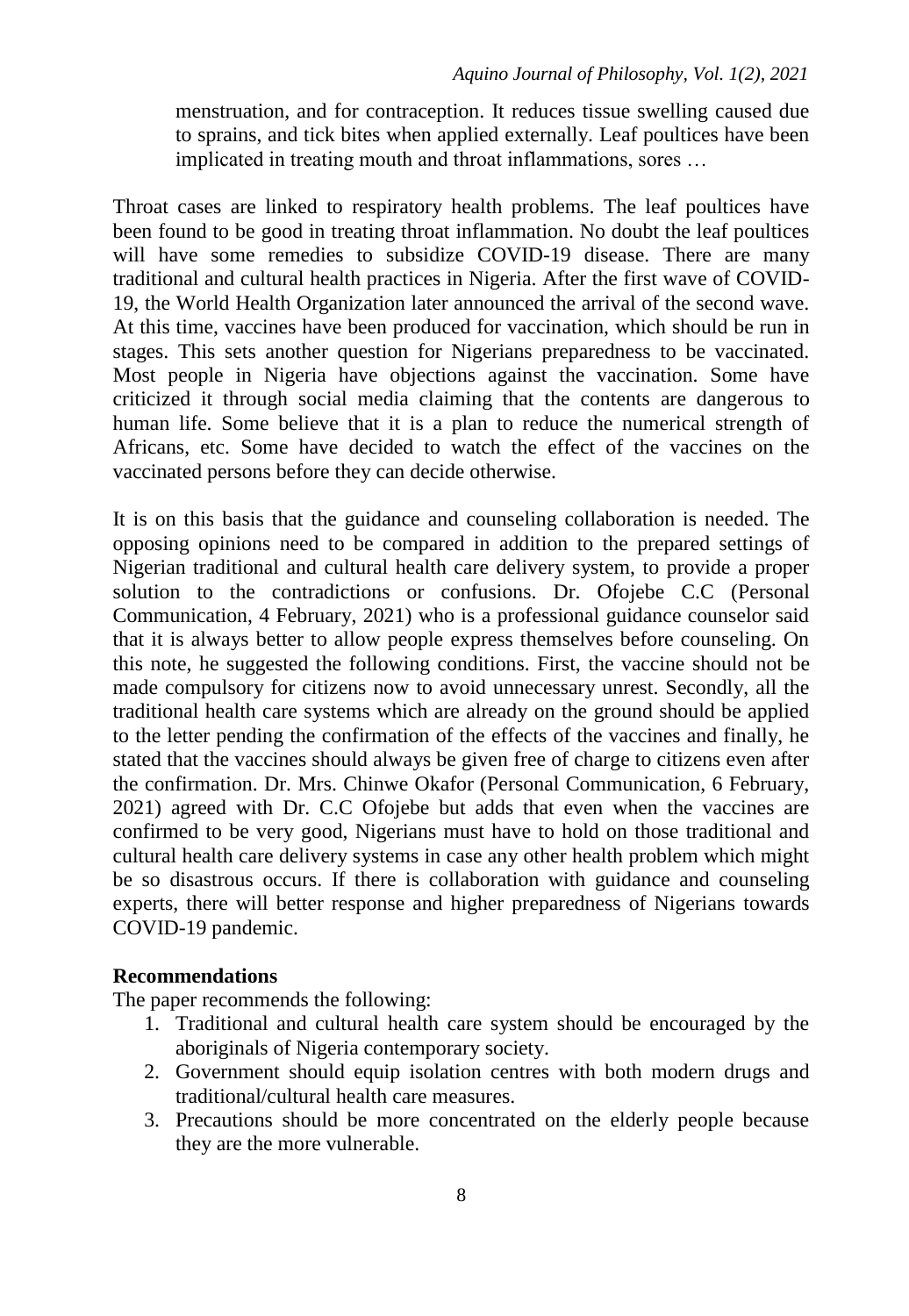- 4. Government should also look into the complaints against vaccines and effectiveness of African traditional health care system before making further decisions on the issue of the vaccines or whatever measures that maybe introduced.
- 5. Government at the three tiers of government viz: Federal, State, and Local, Governments, Non-Governmental Organizations (NGOs) Billionaires, Millionaires in Nigeria should pay responsive attention to health care delivery system by funding, equipping pragmatic monitoring of hospital activities, and building of traditional health care hospitals and centres.
- 6. Traditional medical and health care practitioners should pay attention to their deficiencies to enable them to make formidable successes.

# **Conclusion:**

Health is wealth they say; a healthy nation is always a wealthy nation. It has been shown in this paper that the traditional medical and health care delivery systems face some challenges or weaknesses that are based on superstition, unscientific, and unhygienic practices among other things. These weaknesses have diverted the attention of Nigerians to cosmopolitan or orthodox medicine and healthcare. Nigeria with her present interest in orthodox medicine has failed to develop her traditional and cultural health care services like most countries in Asia do. On the outbreak of corona virus – COVID-19, it was very difficult to depend on countries in Europe and America to cope up against the pandemic. In Nigeria today, the neglected traditional and cultural health care delivery is seemingly becoming a cornerstone on health issues for those who are deeply observant. Again, Nigerians do not give adequate or considerable response to neither COVID-19 rules or guidelines nor the use of vaccines/vaccination. Meanwhile, Nigeria traditional and cultural health delivery has already prepared a better background for treatment and management of COVID-19, and had saved COVID-19 patients or victims. For the use of vaccines, Nigerians are averagely ready or prepared not to use the vaccines.

Finally, it has been advocated in this paper, that collaboration with guidance and counseling experts is highly needed. It is their professional directives in this article that this research uses to harmonize the differences in responses of Nigerians after making comparative evaluation of these differences. It is expected that compliance to the suggestion made, will control social unrest these disagreements can cause. It is concluded here that all these attentions put together will tackle COVID-19.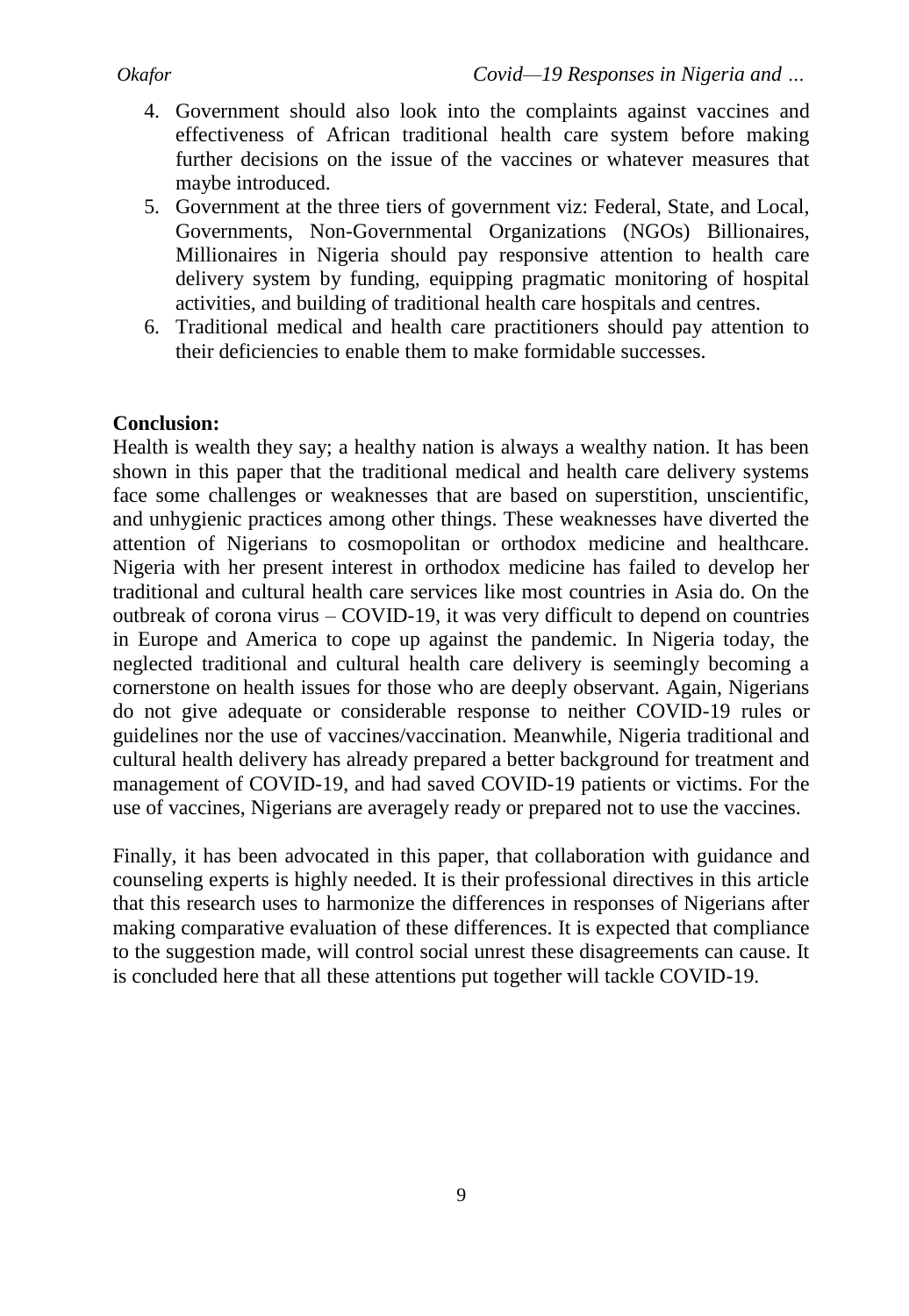# **References**

Abdulahi, A.A (n.d). "Trends and challenges of traditional medicine in Africa". [www.ncbi.nlm.nih.gov.](http://www.ncbi.nlm.nih.gov/) 1-18. Retrieved 1/2/2021

Agwu, E. J. et al (2019). "Mosquitocidal potential of cymbopogen citratus (Lemon grass) on aedes aegyptilinn" (Ed) U. Nzewi. *Journal of Liberal Studies*; 460-475, 17(3).

- Aja, J.N and Titilayo, S.T (2016). "Analysis of the proximate and medicinal properties from leaves of four taxa of Amaranthus species". N.Chuma-Udeh (Ed*). Journal of the Literati Philosophia*, 1-20,3 (2).
- Akinade, E.A (2006). "You, Yes, You too need counseling". *25th Inaugural Lecture of the Lagos State University*. Lagos: LASU Press.
- Madu, J.E (2004). *Honesty to African Cultural Heritage.* Calabar: Franedoh Publishers (Nig) Ltd.
- Madukasi, F. C (2017). "Symbolism and symbolic significance of bitter kola *"akuilu":*Breaking mystical boundaries in culture and creation for solving human problems in Igbo traditional religion". (E.d) N. Chuma – Udeh, *Journal of the Litreati Philosophia*, 42-53, 4(2), 2017.
- Mume, J.O (1984). "Traditional Medicine in Nigeria". (Ed) P.N.O *Ejiofor Cultural Revival in Igboland.* Onitsha: University Publishing Company.
- Okafor, E.I et. al (2020). COVID-19, Violence and Social Inequality in Africa: A call to awaken Africa moral consciousness" (Ed) 1.Akalu, *COVID-19 Pandemic, ICT and Education System in Africa: Challenges and Opportunities, Proceedings of the International Conference of the Association for the Promotion of African Studies on Impact of COVID-19 on Africa and the Quest. Quest for Afro Centric Perspectives,* 17 September, 202, 303-321, September, 2020.
- Okafor E.I (2019). African religion, culture and Health Promotion (Ed) E.J.O, Ndubuisi *Oracle of Wisdom Journal of Philosophy and Public Affairs*; 65- 73, 3(1), 2019.
- Okafor, E.I (2020). "Traditional African religious conviction and challenges posed by COVID-19 pandemic in Africa" (Ed) A.l Kalu. *The Socio-religious Dynamics of* COVID-19 *Pandemic in Africa. Proceedings of the International Conference of the Association* for the *Promotion of African Studies on the Impact of COVID-19 on Africa and the Quest for Afro Centric Perspective.* 300-319, 17 September, 2020.
- Okonkwo, M.C and Nnamha, G (2016). "Counseling Psychology: Recovery of Human Values" (Ed) N. Chuma Udeh. *Journal of the Literati Philosophia*, 80-88, 3(1); Onitsha:Bookpoint Educational Publishers.